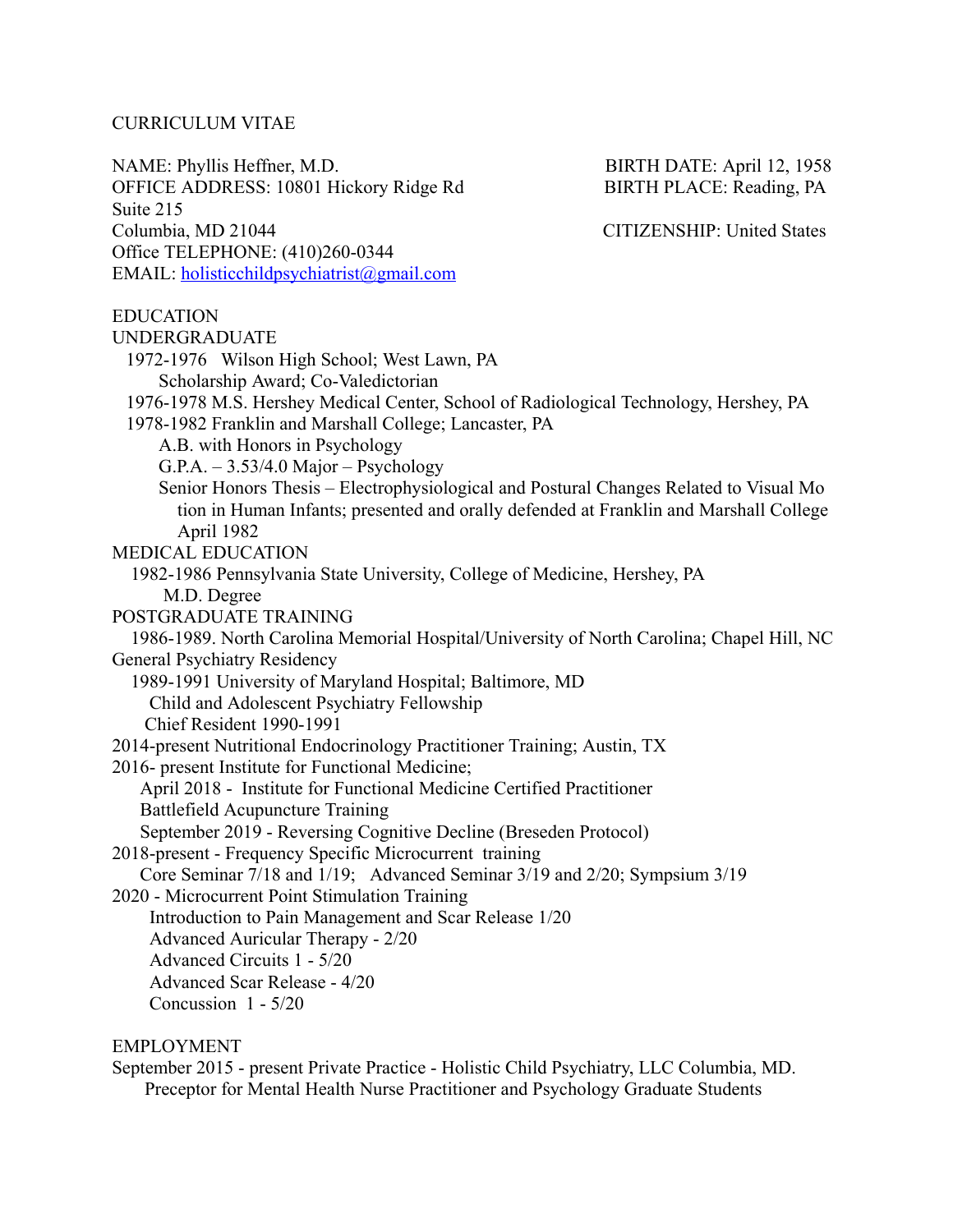August 2016-June 2017 Locum Tenens, Inc. Children's Guild, Brooklyn, MD - Locum Tenens School Psychiatrist May 2016 - 1/31/2019 Her Mind Her Body, Windsor Mills, MD - Medical Director June - August 2016 Adventist Behavioral Health Contractual work - Noyes Children's Center June 2015 - May 2016 Adventist Behavioral Health and Wellness Services, Rockville, MD Staff Child and Adolescent Psychiatrist; Residential Treatment Center Psychiatric Services Partial Hospital and Inpatient Services Group Home Medication Management Contract Psychiatric Services - Noyes Children's Center March 2014 - May 2015 Woodbourne Center, Baltimore, MD Medical Director Supervise Staff Psychiatrists and Pediatrician, and Nurses Administrative responsibility to develop Medical Policies and Procedures Report directly to Executive Director Attending Psychiatrist for 2 Residential Treatment units of Adolescent Boys and lead 2 Multidisciplinary Treatment Teams June 2013 - March 2014 Brook Lane Health Services, Hagerstown, MD Staff Child and Adolescent Psychiatrist Outpatient Psychiatric Evaluations Outpatient Medication Management Psychiatric oversight of THRIVE, outpatient Autism Spectrum Disorders program April 2007-June 2013 Good Shepherd Center, Baltimore, MD Staff Child and Adolescent Psychiatrist Evaluated and treated 3 units of adolescents in Residential Treatment Center; lead 3 Multidisciplinary Treatment Teams Acting Medical Director November 2007-December 2008 Acting Vice President for Medical Affairs August 1, 2012 - June 2014 Responsible for Psychiatric care for entire RTC Administrative duties - Develop Medical Department policies and procedures Supervise physicians, nurses, medical records Report directly to President/CEO July 1999-April 2007 Children's National Medical Center; Washington, D.C. Medical Director, Psychiatric Day Treatment Evaluated and treated Day Treatment patients Outpatient evaluations and medication management Supervised Child Psychiatry Fellows, Psychiatry Residents and Medical Students July 1991-June 1999 Philhaven Behavioral Health System; Mt. Gretna, PA Staff Child Psychiatrist -Inpatient and Day Hospital -Evaluation and Medication Management of Outpatients and Shelter patients -School Consultations (Intermediate Unit #13, Tulpehocken School District, Cornwall-Lebanon School District, Conrad Weiser School District)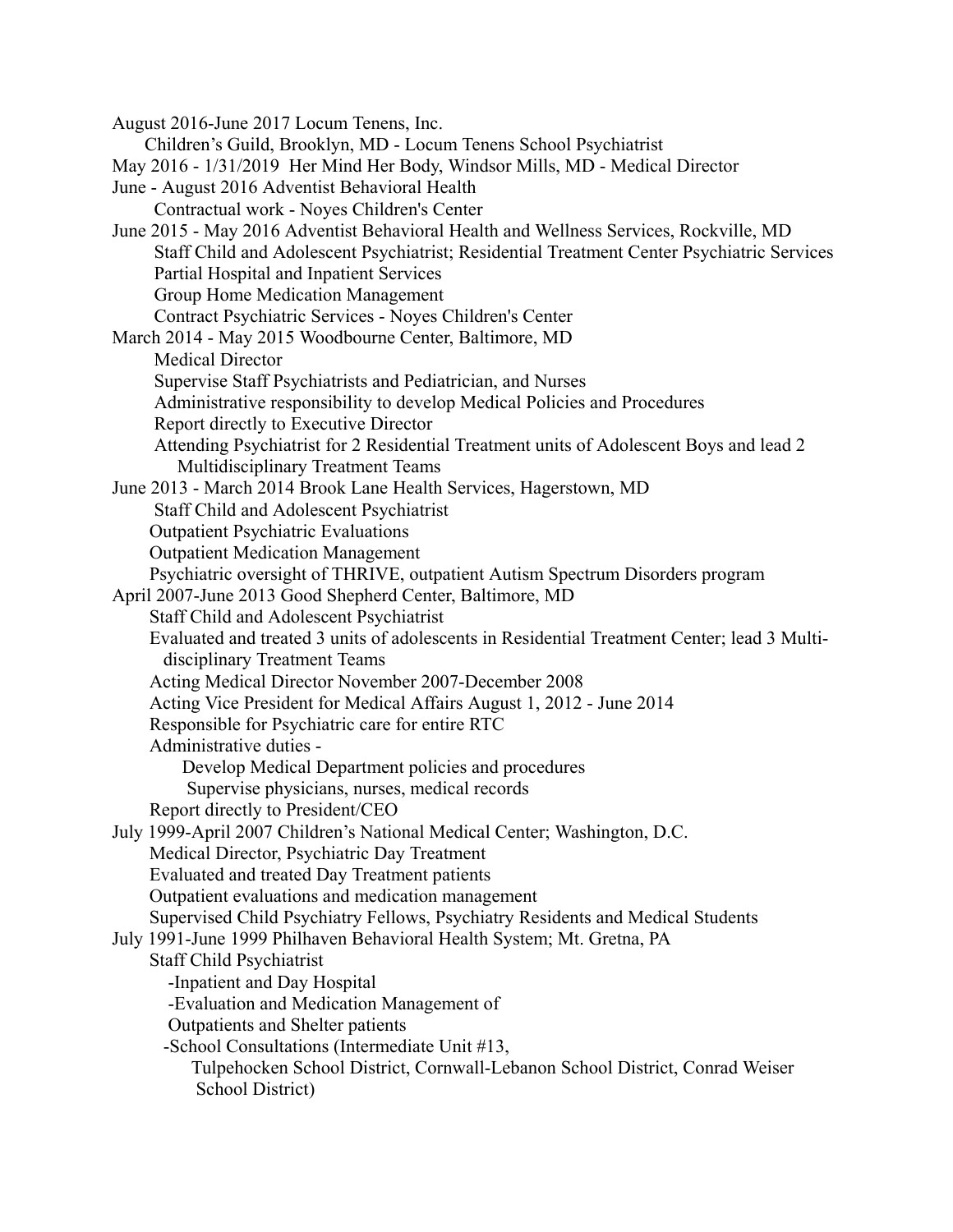July 1991-June 1999 Good Samaritan Hospital; Lebanon, PA

Psychiatric Consultant

- September 1993-June 1999 Lebanon County (PA) Mental Health/Mental Retardation Psychiatric Consultant
- September 1998-November 1998 Family and Children's Services of Harrisburg Psychiatric Consultant

# PROFESSIONAL LICENSES AND CERTIFICATIONS

Medical Licenses: North Carolina 1989-1992, inactive status

Maryland 1989-1992; 1999-expires 9/2020

Pennsylvania 1991-2000, inactive status

Washington, D.C. 1999-2008, inactive status

Board Certifications: General Psychiatry (ABPN) 11/1992

Child and Adolescent Psychiatry 9/1993

Board Certified Integrative Pediatrics 6/2017

Institute for Functional Medicine Certified Practitioner 4/2018

## SOCIETIES AND HONORS

Professional Memberships

- 2019 present Physician's PANDAS Network
- 2019 present Physicians for Informed Consent
- 2018 present International Hyperbaric Medical Association
- 2018 present International Society for Environmentally Acquired Illness
- 2018 present National Association for Environmental Medicine
- 2017 present International Lyme and Associated Diseases Society
- 2017- present American Association of Integrative Medicine
- 2016- present Institute for Functional Medicine
- 2016- present MAPS
- 2016- present Institute of Functional Medicine
- 2015- present American Academy for Restorative Medicine
- 2014- present Integrative Medicine for Mental Health
- 2015- present Certified Gluten Practitioner
- 2014- present Nutritional Endocrinology Training Program
- 2007- present Maryland Council of Child and Adolescent Psychiatry
- 2007- present Maryland Psychiatric Society
- 1999-2007 Child and Adolescent Psychiatric Society of Greater Washington
- 1991-1999 Central Pennsylvania Chapter Child and Adolescent Psychiatry
- Delegate Organization of Regional Councils 1996-98
- 1991-1999 Pennsylvania Psychiatric Society
- 1989-Present American Academy of Child and Adolescent Psychiatry
- 1985-Present American Psychiatric Association, Fellow

Honors and Awards

- Lifetime Achievement Albert Nelson Marquis 2020
- Women in Medicine Honoree/ America's Top Doctors 2020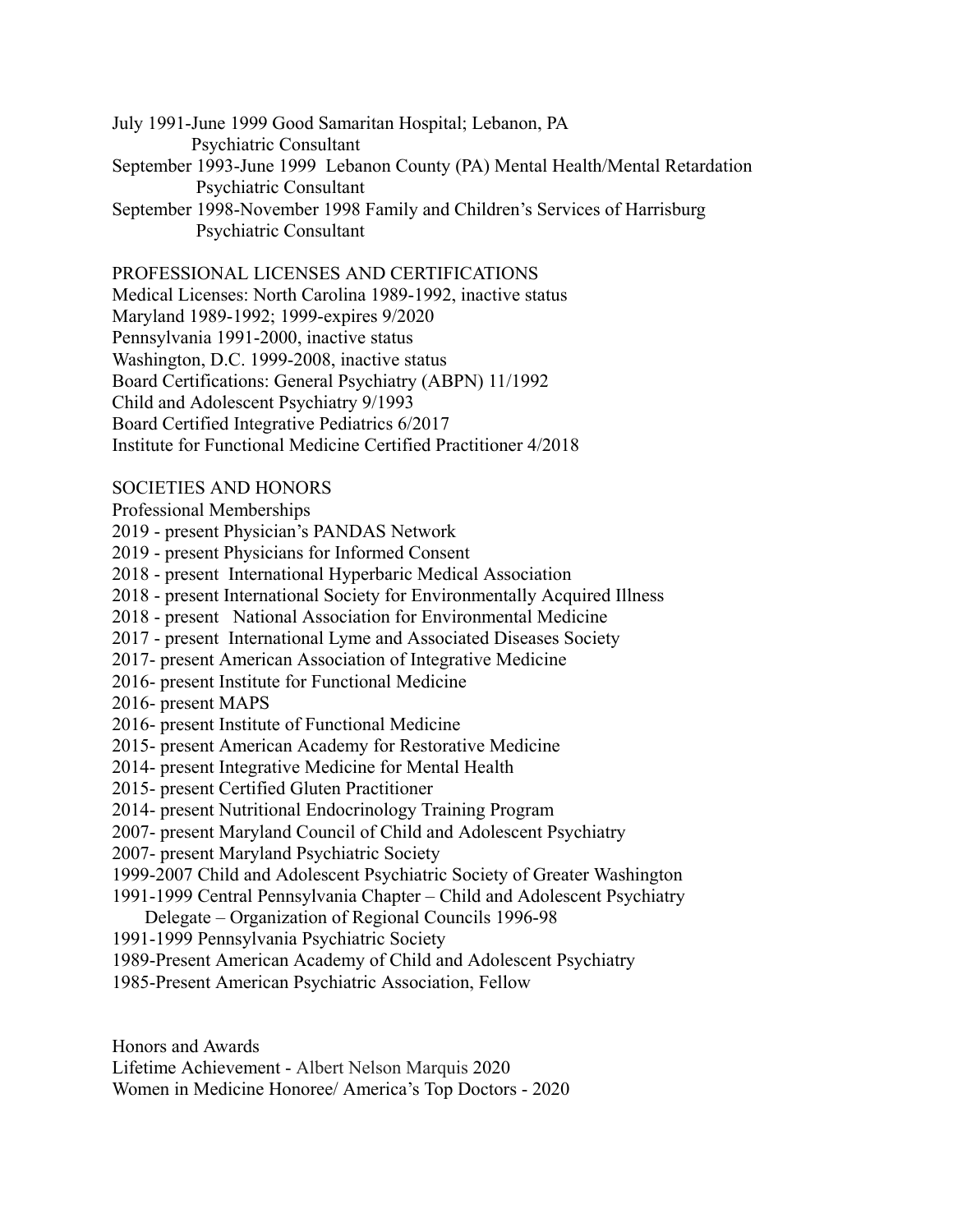Chief Resident – Child Psychiatry, University of Maryland 1990-1991 Alpha Omega Alpha (Honor Medical Society) 1996 CIBA/Geigy Award for Outstanding Community Service 1984 Edward C. Hammond, Jr. Memorial Scholarship 1983-1984 Paul L Whitely Prize in Psychology 1982 Psi Chi (National Honor Society in Psychology) 1982 Herman Scholarship 1982

## ADMINISTRATIVE DUTIES

Owner/Medical Director - Holistic Child/Adult Psychiatry 9/2015 - present Medical Director, Her Mind Her Body. 5/2016- 1/19 Medical Director, Woodbourne Center. 3/2014-5/2015 Acting Medical Director, Good Shepherd Center 11/2007-12/2008 and 8/1/12 - 3/4/2013 Member, Pharmacy and Therapeutics Committee, Good Shepherd Center 6/2007-6/2013 Member, Nutrition Committee, Good Shepherd Center 11/2007-6/2013 Member, Physician Committee, Good Shepherd Center 4/2007-6/2013 Medical Director, CNMC Psychiatric Day Treatment Center 7/1999-12/2006 Member, CNMC Residency Training Committee 1999-4/2007 Member, Philhaven Medical Staff Committee of the Whole 1991-1999 Member, Philhaven Hospital CQI Committee 1993-1995 Member, Philhaven Physician Reimbursement Committee 1998

### EDUCATIONAL ACHIEVEMENTS

Preceptor - Mental Health Nurse Practitioner Students 2018 - present Preceptor -Psy.D. Graduate Student 2017 Lectures to Child Psychiatry Fellows and Psychology Interns on Day Treatment, Psychiatric In terview of the Child and Psychiatric Interview of the Adolescent Supervision of CNMC Child Psychiatric Residents 7/2000 – 4/2007 Supervision of George Washington University Second Year Psychiatry Residents 7/1999-6/2000 Supervision of George Washington University Medical Students 7/1999-4/2007 Supervision of Master and Doctoral level Therapists 1991-1999 Supervision of Psychology Interns 1991-1999

#### PRESENTATIONS

- On-Line Interview For Your Child's Success with Laura Beck on Biomedical Treatment of Autism 1/2019
- Local/Regional Presentations
- "Introduction to Integrative Psychiatry" Child and Adolescent Psychiatry of Greater Washington Society 4/2019
- "Toxins in Mental Health" Pennsylvania Naturopathic Physician's Annual Conference 10/18 "Adolescent Depression" - Atholton High School PTA. Fall 2015
- CNMC Grand Rounds: "Day Treatment Modalities and Outcomes" 2/2003
- "Latency Age Group Therapy" 2/2002
- "Multimodal Treatment of School Refusal" 1/2001
- " Interventions in Psychiatric Day Treatment" 4/2000